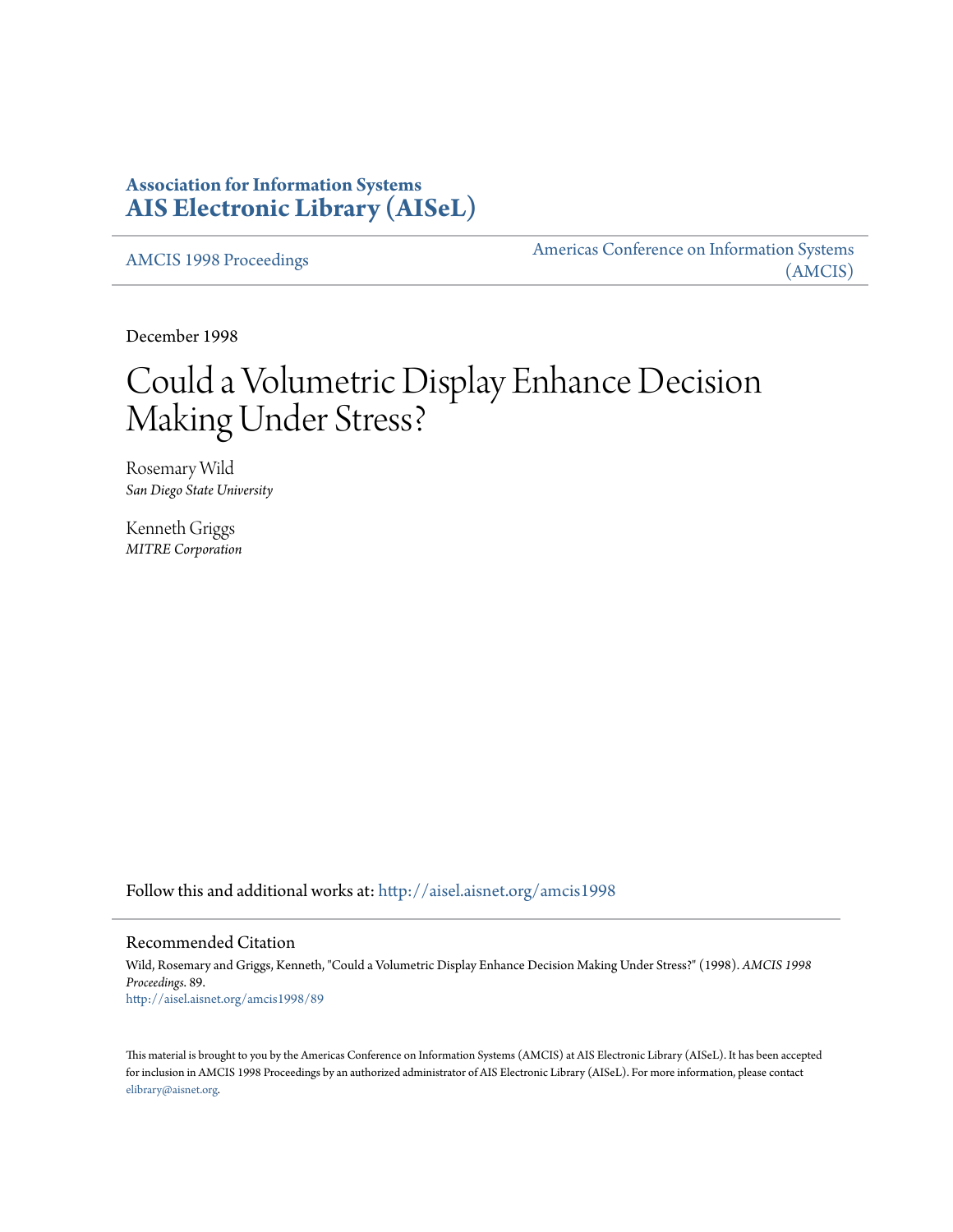## **Could a Volumetric Display Enhance Decision Making Under Stress?**

#### **Rosemary H. Wild**

San Diego State University

### **Kenneth A. Griggs**

MITRE Corporation

#### **Background**

Recent advances in laser-based display technology are in the form of devices that create 3D images capable of being viewed from a 180 degrees without distortion. These displays are termed "Volumetric" since they represent images and data inside a volume. As such, points within the display are termed "voxels" for volume pixels. A voxel represents a three dimensional point in space (a point with x,y,z coordinates) . One implementation at the Naval Research And Development Lab [1] uses a spinning helical mirror that is struck by three laser scanners tuned to the primary colors (Red, Green, Blue). Thus, the technology provides psychological and physiological depth cues needed for true three dimensional imaging.

Although the technology is embryonic with such basic technical issues as refresh rates and resolution yet to be resolved, this paper examines some of the perceptual and cognitive assumptions that underlie the effort. The impetus for this research comes from the belief that a truer 3D representation will have value in complex decision making and, by extension, decision making under stress.

Research in display mode has been conducted in a variety of fields including cognitive science, the psychology of perception, neuroscience, ergonomics, and human factors. Much of the work has been conducted in university and federal labs where the primary focus is the development of more effective display technology to convey radar imagery. For example, a volumetric display might be used to represent air traffic around a ship such that airborne threats to the ship might be better and more quickly understood.

#### **Perceptual Advantages of Volumetric Display**

The creation of the perception of 3D in a 2D medium (such as a CRT) is accomplished through a variety of visual tricks discovered during the Renaissance and are well developed in visual art and well understood in the psychology of perception. 2D images are rendered into 3D images through the application of algorithms that provide the following *psychological* depth cues [1]:

- Linear perspective (distant objects appear smaller)
- Shading and shadowing (near vs. distant objects
- Texture gradient (distant objects have less detail)
- Color (distant objects are darker)
- Aerial perspective (distant objects appear cloudy)

Volumetric display technology may use all of the above plus an additional set of depth cues that have a *physiological* basis: • Motion parallax (image changes due to the motion of the observer)

- Accommodation (changes in focal length of the eye lens)
- Convergence (inward rotation of the eyes)
- Binocular disparity (difference between left and right eye images)

#### **2D and 3D Representation: Empirical Investigations**

An interesting and well-documented phenomenon in human interface design is the tendency for people to prefer features of a human-machine interface which do not provide them with the best performance [2]. For example, Steiner and Dotson [3] examined the effects of adding 3D stereoscopic altitude information to a standard tactical situation display. They found that for all levels of number of threats, the 2D display resulted in faster response times and fewer errors. However, subjects preferred the 3D displays.

This performance-preference dislocation is of particular interest to an understanding of new display technologies such as the volumetric display since implicit in the technology is the belief that it will be superior to 2D and 3D in 2D for many task domains. However, several studies [4],[5] have shown possible detrimental effects of 3D. Spence [6] showed detrimental effects of 3D representations of 2D data particularly for line graphs. Carswell [7] showed that subjects had different attitudes toward 2D and 3D graphs. Subjects reported that 3D graphs were more modern and distinctive than 2D graphs and that, by implication, they were superior in information content.

An argument if favor of the efficacy of the volumetric display is that it has greater fidelity than either a 2D or a 3D in 2D display. However, some studies have shown that high fidelity representations can actually lead to performance degradation in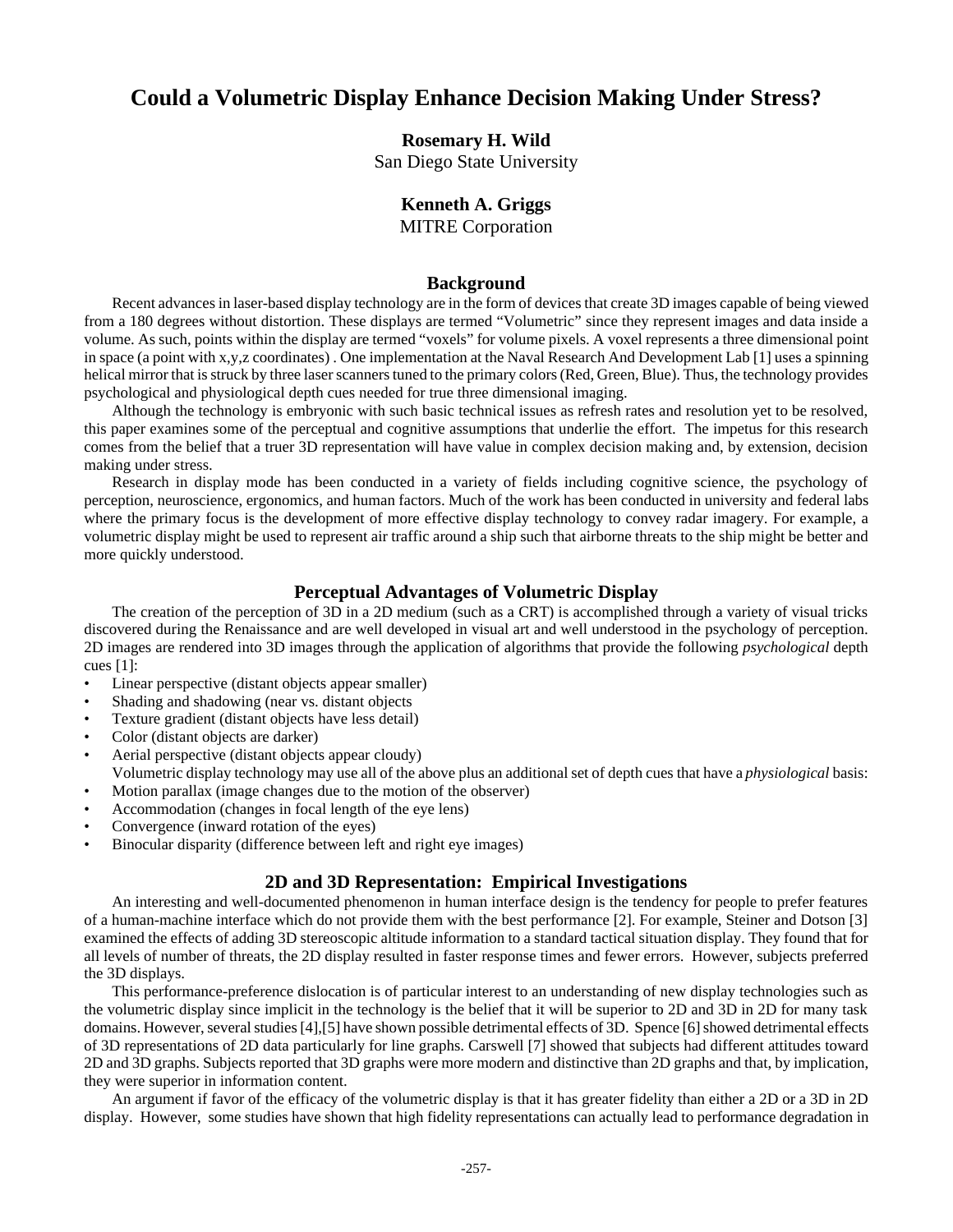complex environments. For example, Williams and Wickens [8] examined the relationship between scene detail and performance in flight rehearsal and the development of navigational knowledge. The experiment compared user performance on high versus low fidelity simulators and found no effect of scene detail on performance. Holding [9] found a negative transfer effect in motor coordination activities when there was too much similarity between displays in the training and transfer environments. Users *preferred* high fidelity environments during training but their performance dropped in the real problem domain. There is some speculation that, for complex or time pressured tasks, excessive detail leads to poor performance. Indeed, these results conform to many resource allocation theories of attention [10], [11]. A study by Tsang [12] showed that a resource allocation model successfully predicted performance of tracking and memory tasks. As the number and similarity of tasks increases, performance declined. An interesting finding is that similarity of objects in the tasks played an important role in performance degradation. If objects in the task domain were similar, they had greater negative impact on performance. In short, attention is a scarce resource, therefore, increased fidelity may have a price in terms of cognitive effort particularly when complexity is accompanied by similarity. Andre [13] demonstrated this effect with head-up displays that used the same symbology in the near and far domain. It is demonstrated that the same symbology causes the user to see both domains as a single object which leads to poorer performance. The tendency for humans to interpret phenomena as organized wholes, rather than as aggregates of distinct parts, is the core belief of Gestalt psychology and has been well-demonstrated in perception research. This point may be relevant to volumetric display since objects in the display might more easily be perceived as a unit when viewed from some angles. Although not tested empirically as yet, this fact may dictate the future volumetric display design. For example, one of the major benefits of a volumetric display is the ability to change perspective by moving around the display. However, if the user is immobile, the display may be less beneficial than a 3D in 2D display for certain tasks since objects in the display may obscure each other. In addition, a requirement to have the user frequently change perspective may, in itself, be problematic. Pan and zoom functions may be required to achieve optimal benefits.

#### **Discussion: Volumetric Display and Decision Making Under Stress**

Time pressure is a type of psychological stress brought on by uncertainty about whether there is sufficient time to complete a task. Time pressure is related to information load [14]. In many cases the task is a decision, and stress is related to the amount, complexity, and presentation mode of relevant information. A major impetus for the development of volumetric display is its perceived benefit as a decision aid in creating an information environment which contributes to enhanced performance, particularly in stressful environments such as battle space management. However, perceived or preferred benefits are not always real. Although the display has clear psychophysiological benefits, these may not translate into increased performance.

One important feature of the volumetric display is increased fidelity. For example, a true 3D image of an airspace is just a miniature representation of the real air space. However, as previously noted, fidelity does not always correspond to increased performance. Very high fidelity may actually impede performance by adding unnecessary details to the representation.

Another characteristic of the volumetric display is the reliance on user position change to provide a perspective view. When viewed from some angles, objects may appear clustered and may be perceived as a unit or, under certain circumstances, be obscured by one another. These problems also appear in other display representations, but they are not solved by volumetric display.

It is interesting to note that in the time pressure literature *effort* is defined as a limited resource, and in the display-oriented human factors literature *attention* is viewed as a limited resource. Of course, attention can be viewed as a type of cognitive effort. As such, volumetric display is thought to reduce the amount of attention required for a task. However, an argument might be made that by presenting display objects in a 3D hemisphere, more attention is required since, by its nature, a volumetric display has added a true third dimension requiring additional cognitive resources. A comparison might be made between an old 2D game such as "Pong" and a newer, virtual reality game: which game requires the most cognitive effort? Which would be more stressful? Volumetric display media are still in an experimental stage of development. Empirical experiments varying many of the features described in this paper will shed light on their true benefits and limitations.

#### *References*

- 1. Soltan, P., Trias, J., Dahlke, W., Lasher, M., and M. McDonald, (1996) "Laser-Based 3-D Volumetric Display System (The Improved Second Generation), Internal report, NCSOSC, RDT&E Division, San Diego, CA
- 2. Baily, R.W., (1993). Performance vs. preference. In proceedings of the Human Facotrs and Ergonomics Society  $37<sup>th</sup>$ Annual Meeting (pp. 282 - 286). Santa Monica, CA: Human Factors and Ergonomics Society.
- 3. Steiner B.A., and Dotson, D.A. (1990), The use of 3-D stereo display of tactical information. In Proceedings of the Human Factors Society 34<sup>th</sup> Annual Meeting (pp. 36-40). Santa Monica, CA, Human Factors and Ergonomics Society.
- 4. Carswell, M.C., (1991). Boutique data graphics; Perspectives on using depth to embellish data displays. In Proceedings of the Human Factors and Ergonomics Society 35<sup>th</sup> Annual Meeting (pp. 1532-1536). Santa Monica CA: Human Factors and Ergonomics Society
- 5. Carswell, M.C, Frankenberger, S., and Bernard, D. (1991) Graphing in Depth; Perspectives on the use of three dimensional graphs to represent lower dimensional data. Behavior and Information Technology, 10, 459-474